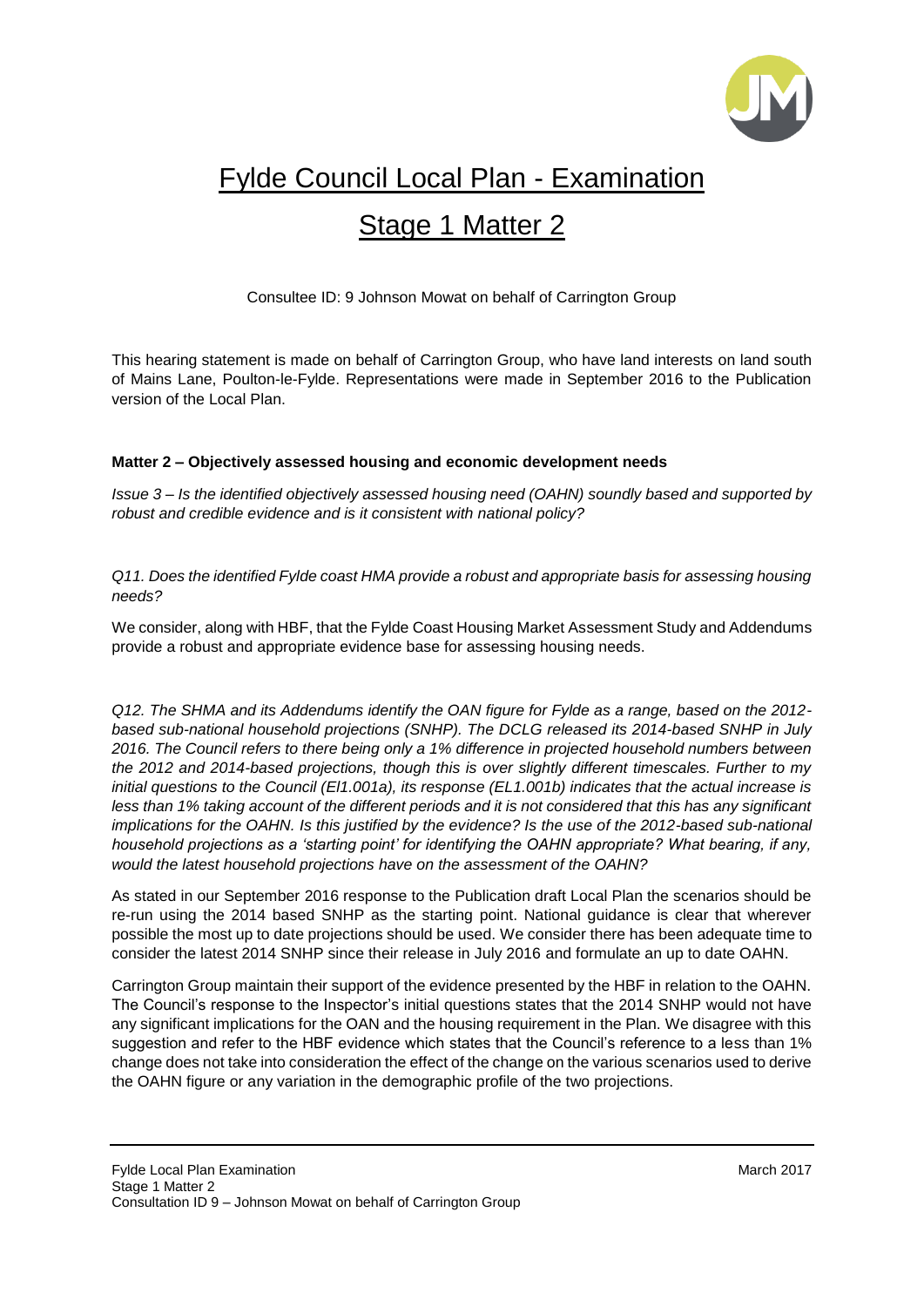

We do not consider it is appropriate to use the 2012-based SNHP as a starting point and conclude that the 2014 SNHP is the most appropriate starting point.

### *Q13. Is the OAHN range of figures identified in the SHMA soundly based?*

We consider the OAHN range of figures are soundly based, however they should be re-run using the latest 2014 SNHP. Should the OAHN range not be updated and the 2012 based range remain, we maintain our view that the housing requirement in the Local Plan is increased towards the upper end of the range  $(440 - 450$  dph).

*Q14. Does the assessment of OAHN take significant account of market signals as well as other market indicators in relation to the balance between the demand for and supply for housing?*

This is a question for the Council to answer. The Fylde Coast SHMA Addendum 2 (Section 4) appears to have taken account of market signals based on the six market signals identified in the PPG (House prices; Rents; Affordability; Rate of development; Land prices; and Overcrowding).

#### *Q15. Has the assessment of OAHN taken account of other factors including vacancy rates and second homes?*

This is a question for the Council to answer. Appendix 3 of the Fylde Coast SHMA Addendum 2 (Edge Analytics Data inputs, assumptions and methodology) appears to have taken into account vacancy rates, however it is unclear if second homes have been taken into account.

#### *Q16. In relation to affordable housing:*

*a. Is the SHMA's methodology for assessing affordable housing needs robust and in line with Government guidance?*

#### No comment

*b. The Plan recognises that the full amount of affordable housing needed per annum is not deliverable. Has the Council considered the option of a higher housing requirement to assist in delivering more affordable dwellings?*

We align ourselves with the HBF comments. There is little consideration of what the impact would be of a higher housing requirement which would help meet the affordable housing needs. There does not seem to be any justifiable reason for not increasing the housing requirement in order to assist in delivering more affordable housing as a proportion of the overall requirement. Paragraph 47 of the Framework requires local authorities to meet the objectively assessed needs of market and affordable housing. The PPG is clear in its advice that "an increase in the total housing figures included in the local plan should be considered where it could help deliver the required number of affordable homes."